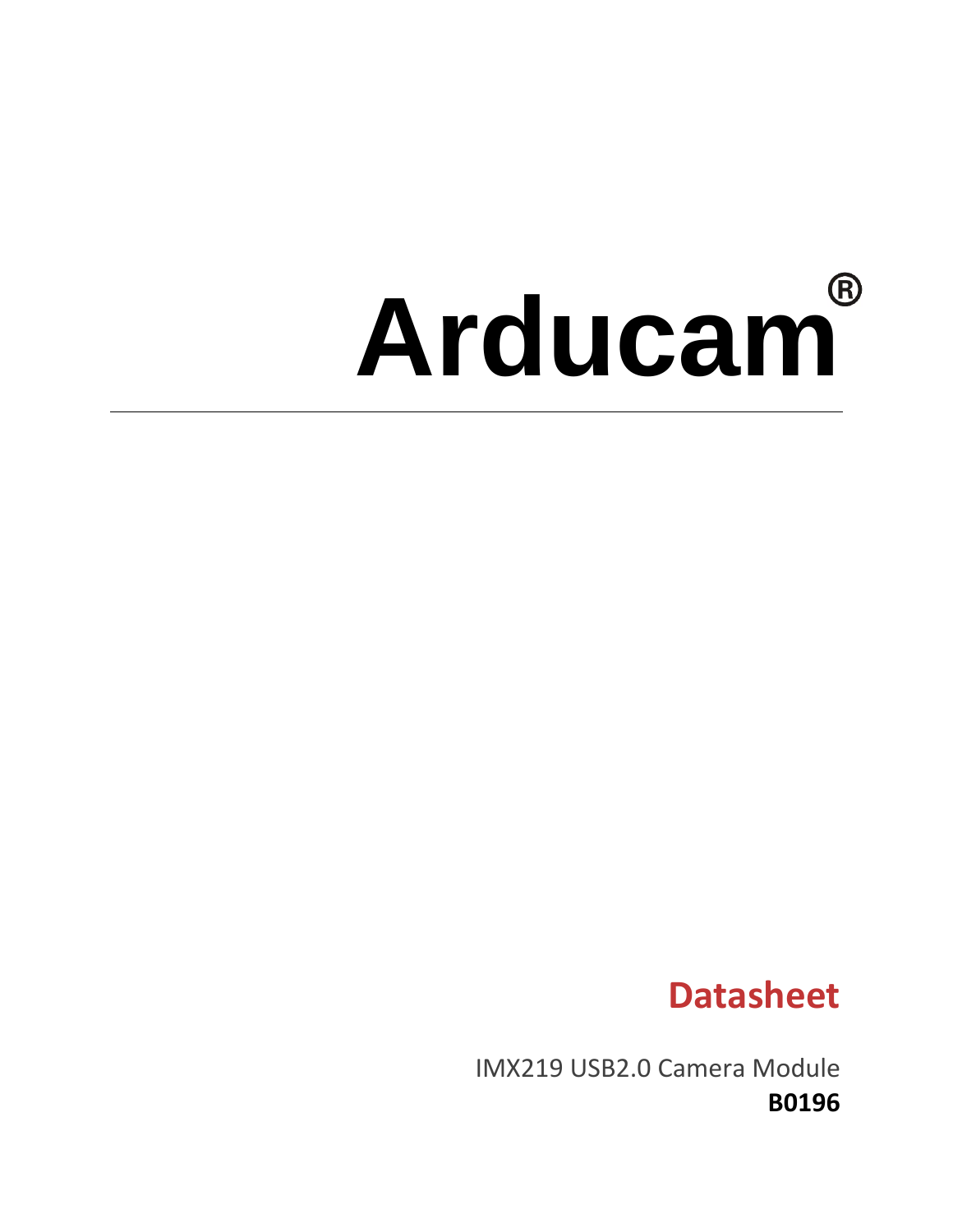B0196 Datasheet Proprietary to Arducam

# **CONTENT**

- 1. Purpose
- 2. Effect
- 3. Technical parameters
- 4. Board Dimension Diagram
- 5. Imaging
- 6. Camera Parameters Interface
- 7. Function Inspection Criteria
- 8. Visual inspection criteria
- 9. Reliability Test
- 10. Packaging requirements
- 11. Other

| Version | Compile | <b>Auditing</b> | Authorize | <b>DATE</b> |
|---------|---------|-----------------|-----------|-------------|
| V1.0    | Bin L   | Kai Z           | Lee J     | 26.12.2019  |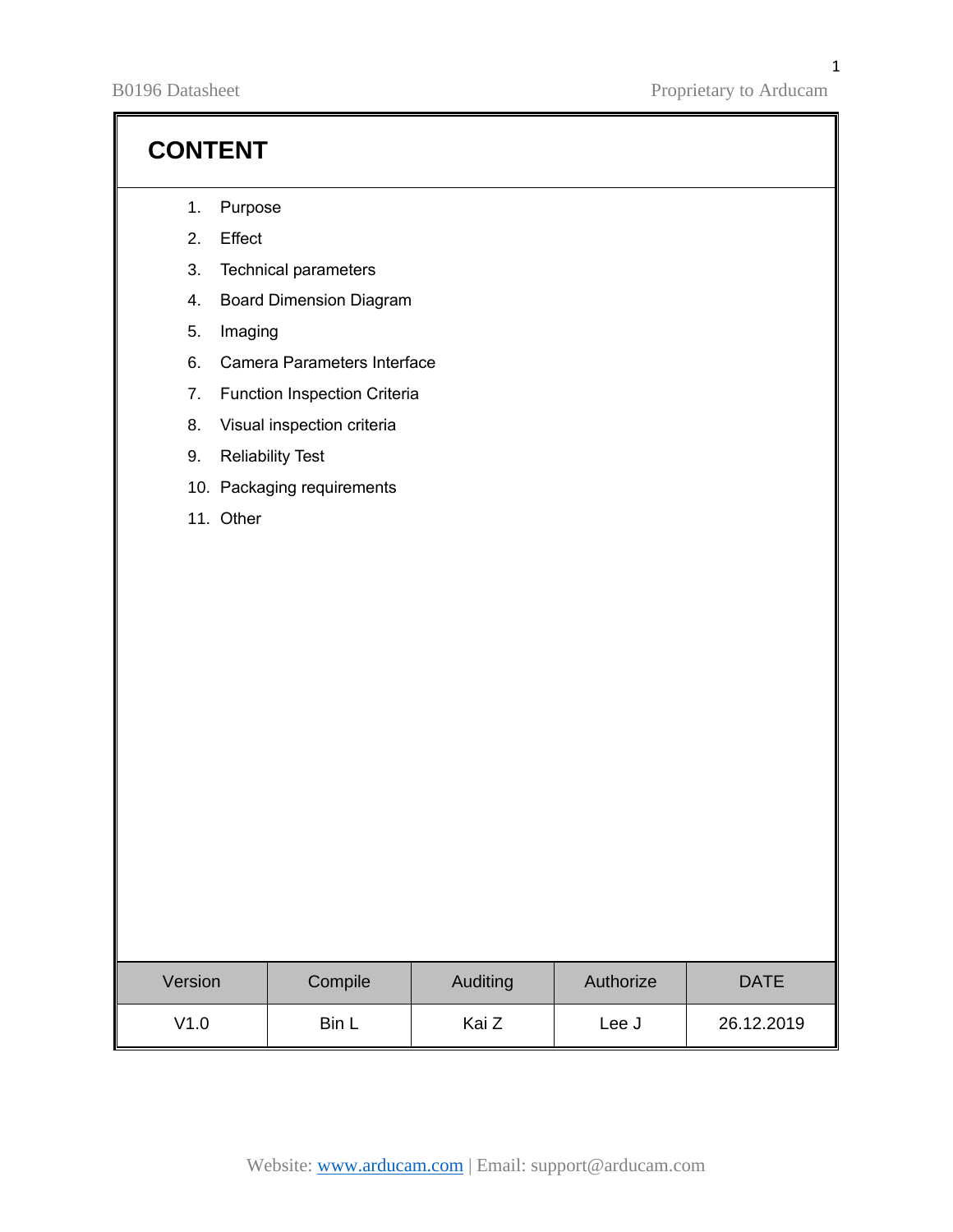2

## **1. Purpose**

In order to fully describe the technical specifications referred to in technical cooperation, it usually needs to be expressed by a complete set of documents. As part of this, this datasheet specifies the specific technical specifications that a camera module should meet and is binding on this model.

## **2. Efficacity**

This datasheet shall prevail if this it's inconsistent with the specifications in the general technical specifications of such goods.

| <b>Items</b>                | <b>Parameters</b>                                                        |  |
|-----------------------------|--------------------------------------------------------------------------|--|
| <b>Sensor</b>               | <b>IMX219</b>                                                            |  |
| <b>Optical Size</b>         | $1/4$ inch                                                               |  |
| <b>Resolution</b>           | 8MP 3264H x 2448V                                                        |  |
| Data Format                 | MJPG/YUY2                                                                |  |
| <b>Pixel Size</b>           | $1.12 \mu m \times 1.12 \mu m$                                           |  |
| Field of View (FOV)         | 62.2°(H) x 48.8°(V)                                                      |  |
|                             | Focusing Range: 200mm to infinity                                        |  |
| Lens                        | IR Sensitivity: Built-in IR filter, visible light only                   |  |
| <b>Frame</b> rate           | MJPG 15fps@3264 x 2448, 30fps@1080P; YUY2<br>15fps@720P, 30fps@800 x 600 |  |
| <b>Auto control</b>         | Brightness, Contrast, Saturation, Sharpness, Gamma, White<br>balance     |  |
| <b>Input Voltage</b>        | DC <sub>5V</sub>                                                         |  |
| <b>Working Current</b>      | MAX 200mA                                                                |  |
| <b>Operating Temp.</b>      | $-4^{\circ}F - 167^{\circ}F (-20^{\circ}C - 75^{\circ}C)$                |  |
| <b>Cable Length</b>         | Default 1M, optional 2M, 3M, 5M                                          |  |
| <b>System Compatibility</b> | Windows, Linux, Mac, and OS with UVC driver                              |  |
| <b>Connector No.</b>        | $ZHR-4$                                                                  |  |
| <b>Dimension</b>            | 38mmx38mm                                                                |  |
| <b>Hole Pitch</b>           | Compatible with 34mmx34mm, 28mmx28mm                                     |  |

# **3. Technical Parameters**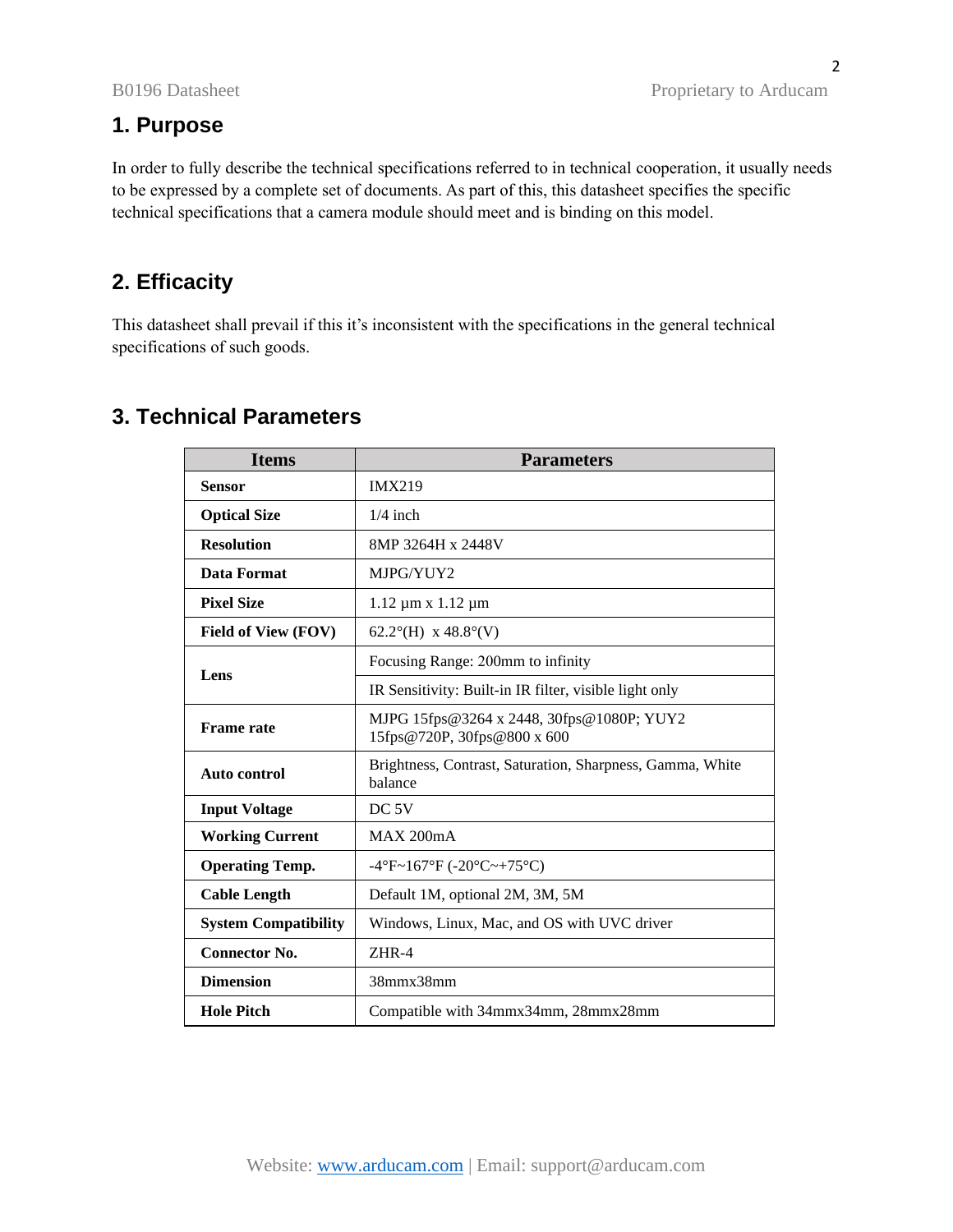B0196 Datasheet Proprietary to Arducam

# **4. Board Dimension Diagram**



# **5. Imaging**

AMCAP - C:\Users\rtbh2020\Videos\Captures

File Devices Options Capture Photo Help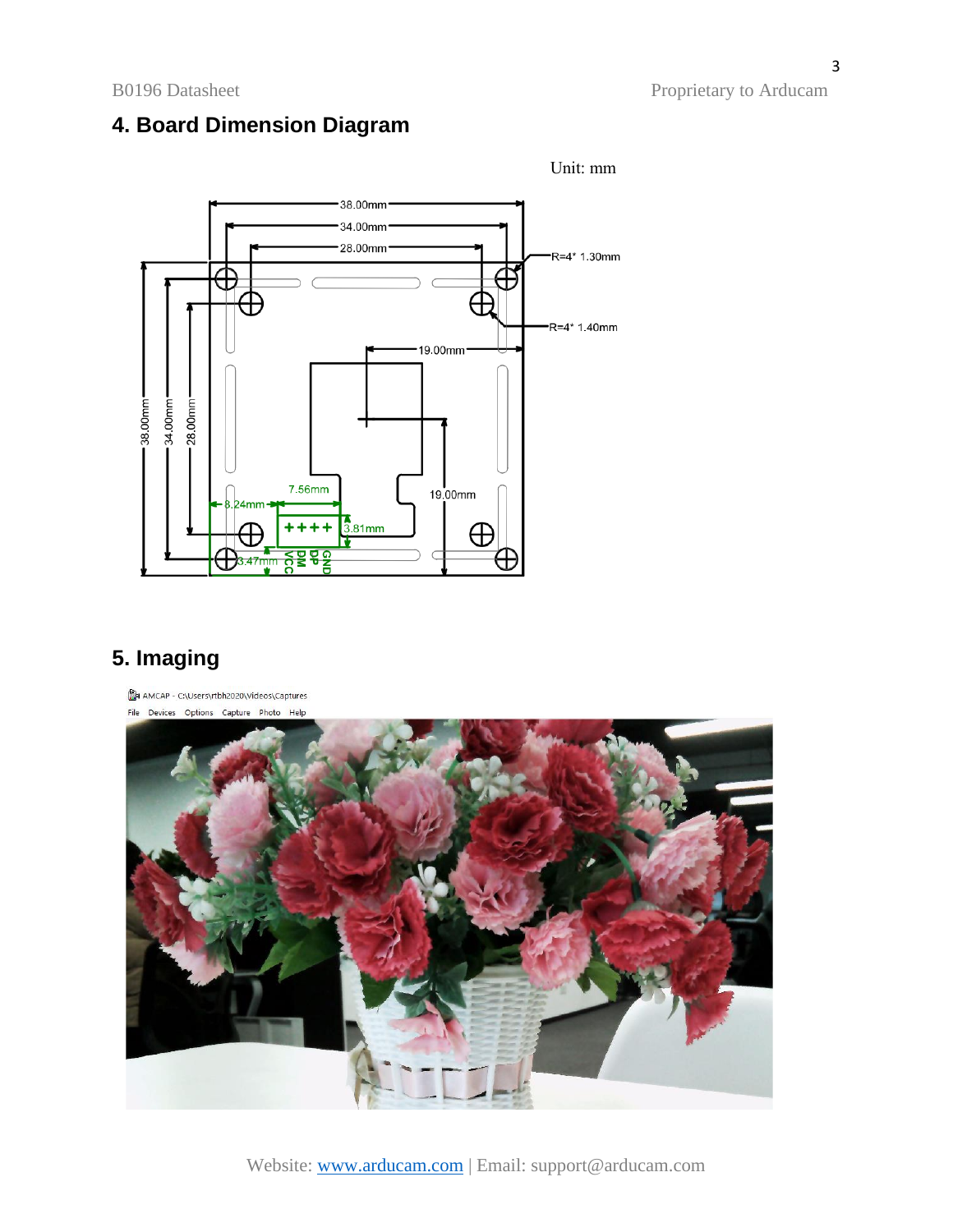#### **- Video Proc Amp - Camera Control**

#### **Properties**



#### Properties  $\times$ Video Proc Amp Camera Control Auto Zoom 1 П Focus  $\overline{a}$ 208  $\Box$ Exposure -÷F  $\sqrt{6}$  $\overline{\mathbf{v}}$ Aperture  $\mathbb{F}$  $\sqrt{2}$  $\Box$ (Iris) Pan J  $\Box$ - Tilt - Jim  $\Box$ Roll |  $\sqrt{2}$  $\Box$  $\begin{array}{c}\n\text{Low Light} \\
\hline\n\text{nonposition}\n\end{array}$ Compensation Default OK Cancel Apply

### **- Video Capture Pin**

| Properties                                                                                | ×                                   | Properties                                                                                                 | ×                                             |
|-------------------------------------------------------------------------------------------|-------------------------------------|------------------------------------------------------------------------------------------------------------|-----------------------------------------------|
| Stream Format                                                                             |                                     | Stream Format                                                                                              |                                               |
| -Video Format                                                                             | Compression                         | -Video Format ·                                                                                            | Compression                                   |
| Video Standard:<br>None                                                                   |                                     | Video Standard:<br>None                                                                                    |                                               |
| Frame Rate:<br>15.000                                                                     | I Frame Interval:                   | Frame Rate:<br>30,000                                                                                      | I Frame Interval:                             |
| Flip Horizontal:     Snap Shot<br>Color Space / Compression:                              | P Frame Interval:<br>$\overline{r}$ | Flip Horizontal:     Snap Shot<br>Color Space / Compression:                                               | P Frame Interval:<br>$\overline{\phantom{a}}$ |
| $\vert \cdot \vert$<br><b>MJPG</b><br>Output Size:<br>ᆋ<br>3264 x 2448<br>1280 x 720<br>A | Quality:                            | YUY2<br>$\overline{\phantom{a}}$<br>Output Si YUY2<br><b>MJPG</b><br>800 x 600<br>$\overline{\phantom{a}}$ | Quality:                                      |
| 1280 x 960<br>1600 x 1200<br>1920 x 1080<br>2048 x 1536<br>2592 x 1944<br>3064 v 0448     | Cancel<br>Apply                     | OK                                                                                                         | Cancel<br>Apply                               |

 $\times$ 

Website: [www.arducam.com](http://www.arducam.com/) | Email: support@arducam.com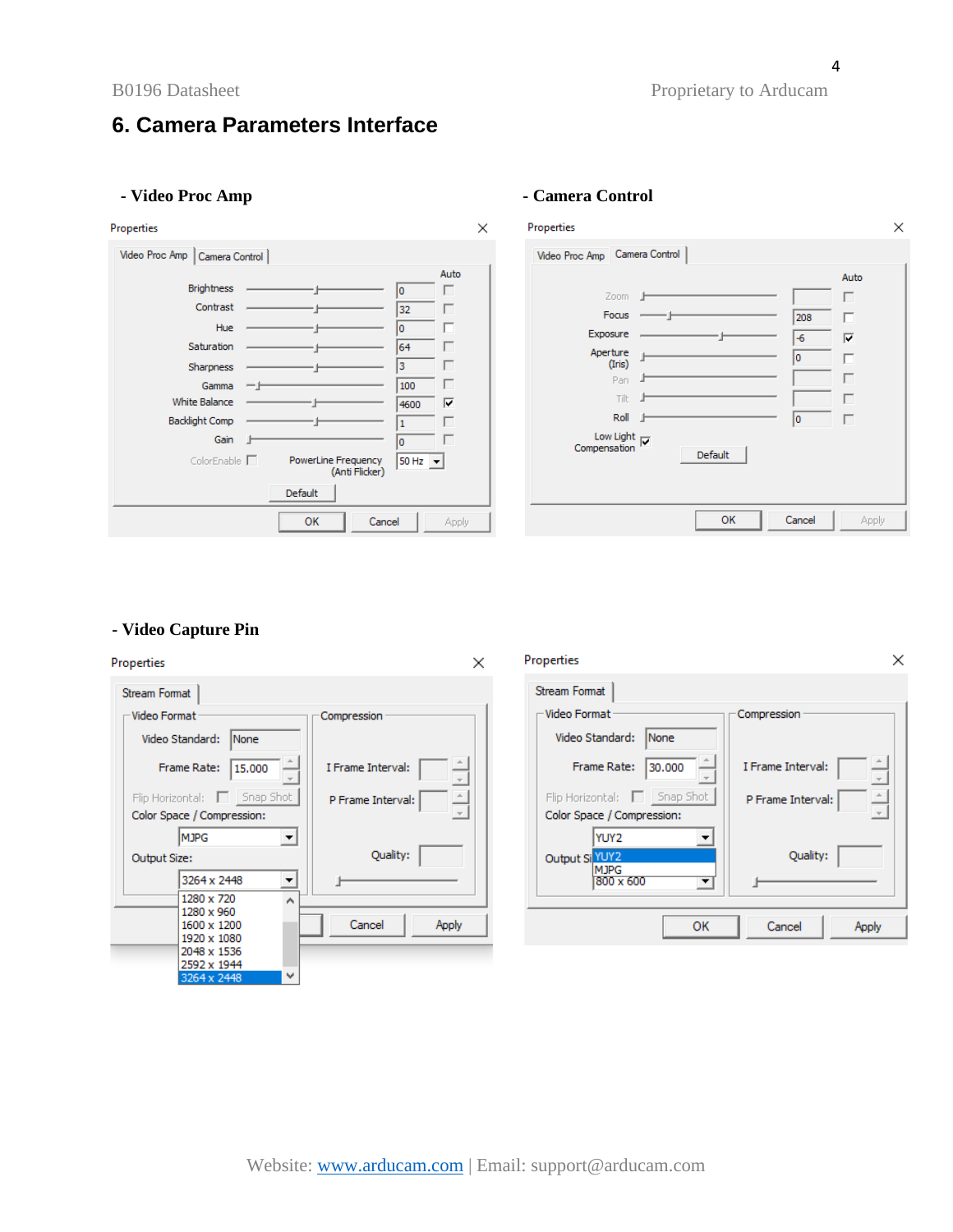# **7. Function Inspection Criteria**

#### **7.1 Function definition:**

Camera module electrical performance and image quality.

#### **7.2 Inspection methods**

- ⚫ Staff: Visual inspection personnel need to be trained and have normal color recognition ability. Their vision should be above 1.0 (or more than 1.0 after correction is acceptable), and their color discrimination ability can pass standard tests.
- Tool: Connect the computer, inspect images with Amcap software.
- Distance and Time

Observation distance: 30~55cm

Observation time for each surface: 3~5seconds

⚫ Inspection condition: Visual inspection should be performed under unobtrusive fluorescent lamps, and its minimum illumination should be above 100 feet of candlelight, or 60W fluorescent lamps, inspected at 1.5m distance.

#### **7.3 Accept criteria**

- ⚫ The image has no mess, color screen and discoloration.
- ⚫ There is no white spot, black spot, dirt or dark angle in the image.
- ⚫ The image is same clear on all corners

## **8. Visual Inspection Criteria**

### **8.1 The definition of the appearance**

Camera module appearance.

#### **8.2 Test methods**

- ⚫ Staff: Visual inspection personnel need to be trained and have normal color recognition ability. Their vision should be above 1.0 (or more than 1.0 after correction is acceptable), and their color discrimination ability can pass standard tests.
- Distance and Time

Observation distance: 50~75cm,

Observation time for each surface: 3~5seconds

⚫ Inspection condition: Visual inspection should be performed under unobtrusive fluorescent lamps, and its minimum illumination should be above 100 feet of candlelight, or 60W fluorescent lamps,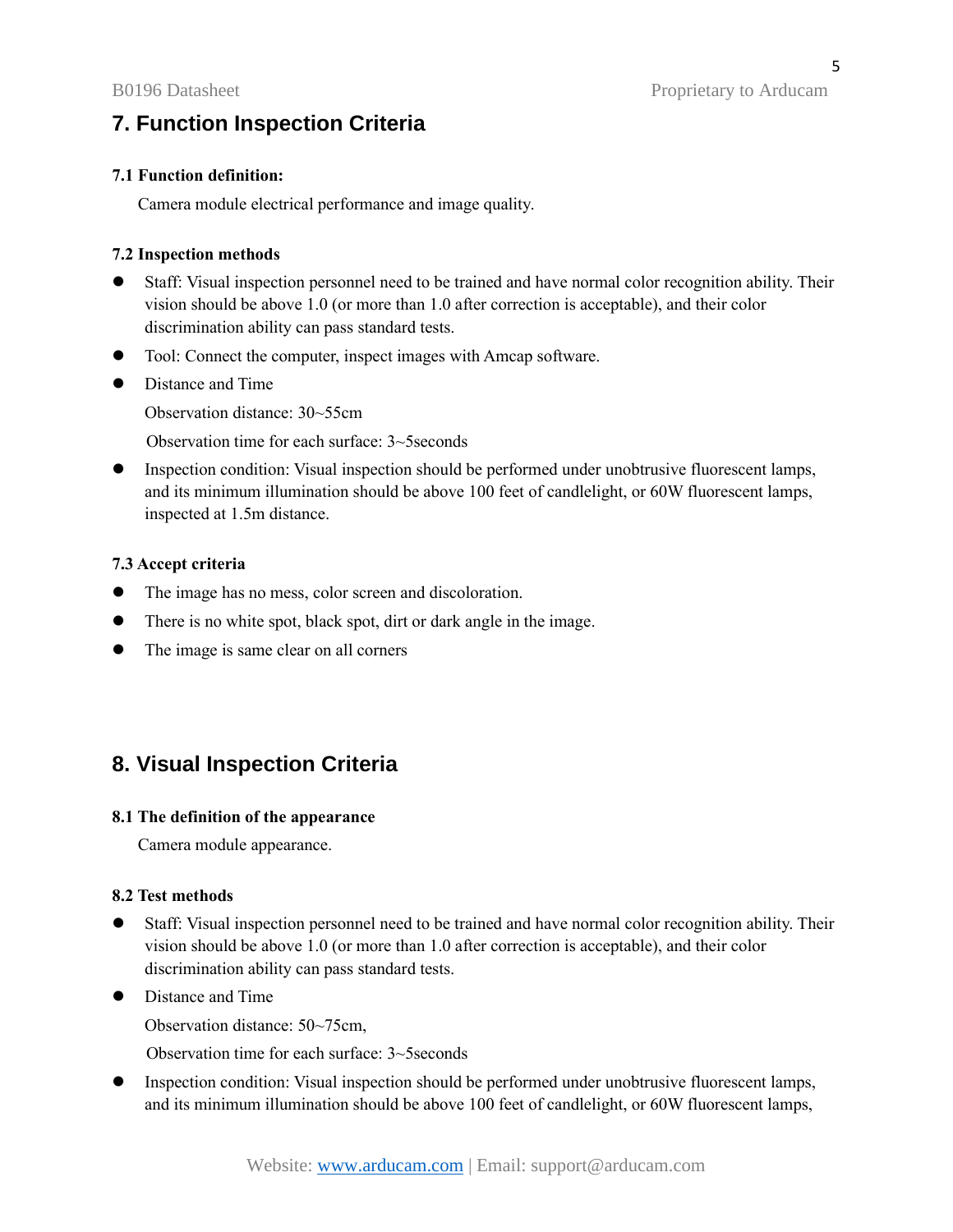inspected at 1.5m distance.

 $\bullet$  Observation angle: Observation angle between  $40^{\circ}$  ~50°.

#### **8.3 Accept criteria**

- ⚫ Cleanliness: Parts must be free of stains, dust, grease, and other stains. Smudges due to transportation materials are acceptable if they can be blown away or wiped off.
- ⚫ Assembly surface: The parts to be assembled should avoid scratches, gouges, dents, bends, cracks, indentations, abrasions or other defects caused by improper assembly.

# **9. Reliability Test**

| <b>Items</b>                                 | <b>Condition</b>                                 | <b>Specification</b> |  |
|----------------------------------------------|--------------------------------------------------|----------------------|--|
|                                              | Temp.: $80^{\circ}$ C                            | No abnormal          |  |
| <b>High Temperature Test</b>                 | Time: 96H                                        |                      |  |
|                                              | Temp: $-20^{\circ}$ C                            | No abnormal          |  |
| <b>Low Temperature Test</b>                  | Time: 96H                                        |                      |  |
|                                              | Temp: $60^{\circ}$ C                             | No abnormal          |  |
| <b>Humidity Test</b>                         | Humidity: 80-85%                                 |                      |  |
|                                              | Time: 24H                                        | No abnormal          |  |
| <b>Cable Tensile Strength</b><br><b>Test</b> | Loading weight: 4KG                              |                      |  |
|                                              | Time: 60s                                        |                      |  |
|                                              | Hight: 60CM                                      | Electric normal      |  |
| <b>Drop Test</b>                             | Number of times: 10                              |                      |  |
|                                              | On the wood                                      |                      |  |
|                                              | Vibration machine vibration<br>frequency to 50Hz | Electric normal      |  |
| <b>Vibration Test</b>                        | Vibration amplitude:<br>1.5MM;                   |                      |  |
|                                              | Vibration time: 30 Minutes                       |                      |  |
| <b>USB Connector</b>                         | Number of times: 250                             | Electric normal      |  |